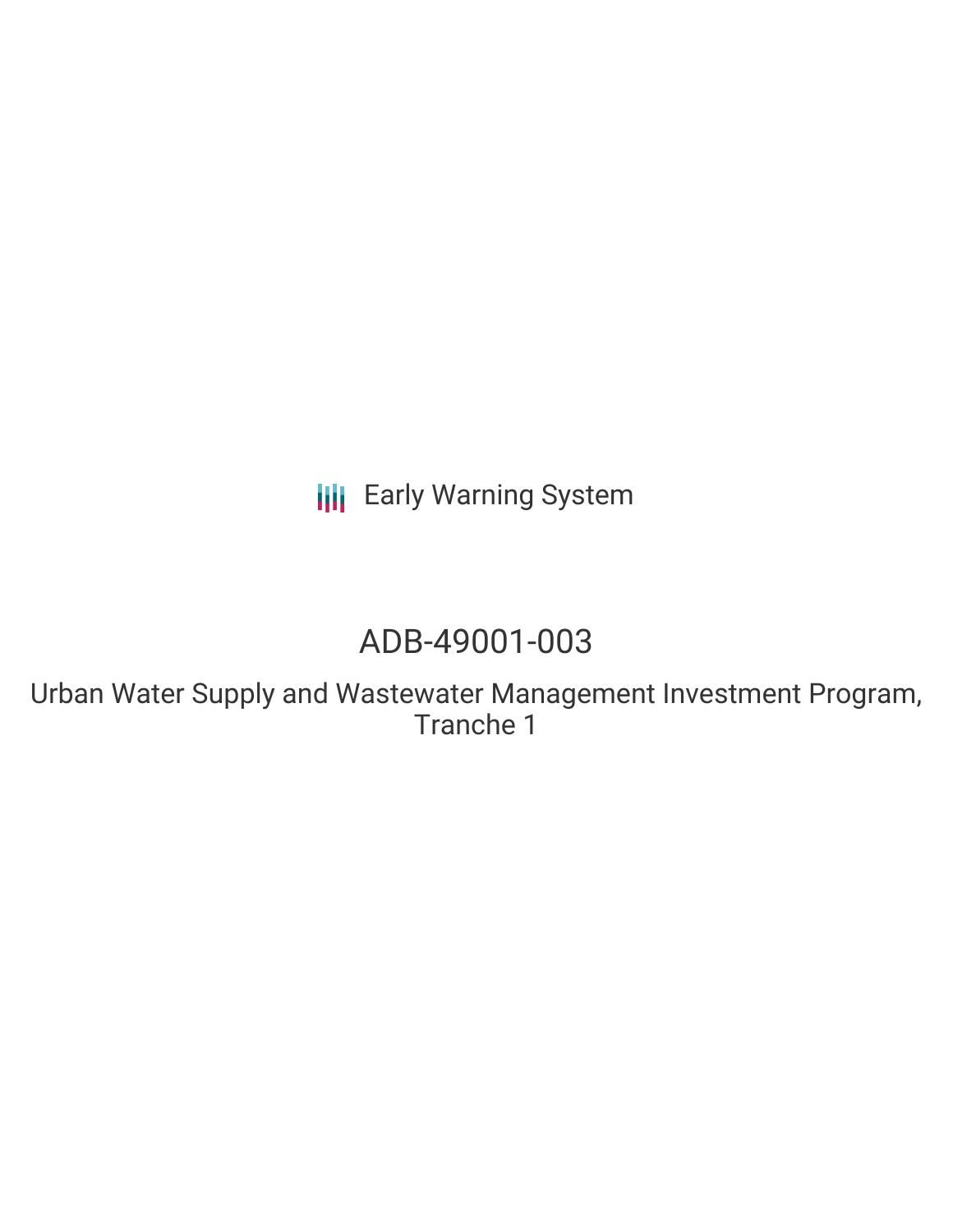

# Early Warning System Urban Water Supply and Wastewater Management Investment Program, Tranche 1

# **Quick Facts**

| <b>Countries</b>               | Fiji                                                                                   |
|--------------------------------|----------------------------------------------------------------------------------------|
| <b>Specific Location</b>       | Greater Suva                                                                           |
| <b>Financial Institutions</b>  | Asian Development Bank (ADB), European Investment Bank (EIB), Green Climate Fund (GCF) |
| <b>Status</b>                  | Approved                                                                               |
| <b>Bank Risk Rating</b>        | B                                                                                      |
| <b>Voting Date</b>             | 2016-12-20                                                                             |
| <b>Borrower</b>                | Government of Fiji                                                                     |
| <b>Sectors</b>                 | Water and Sanitation                                                                   |
| <b>Investment Type(s)</b>      | Loan                                                                                   |
| <b>Investment Amount (USD)</b> | $$42.11$ million                                                                       |
| <b>Project Cost (USD)</b>      | \$99.75 million                                                                        |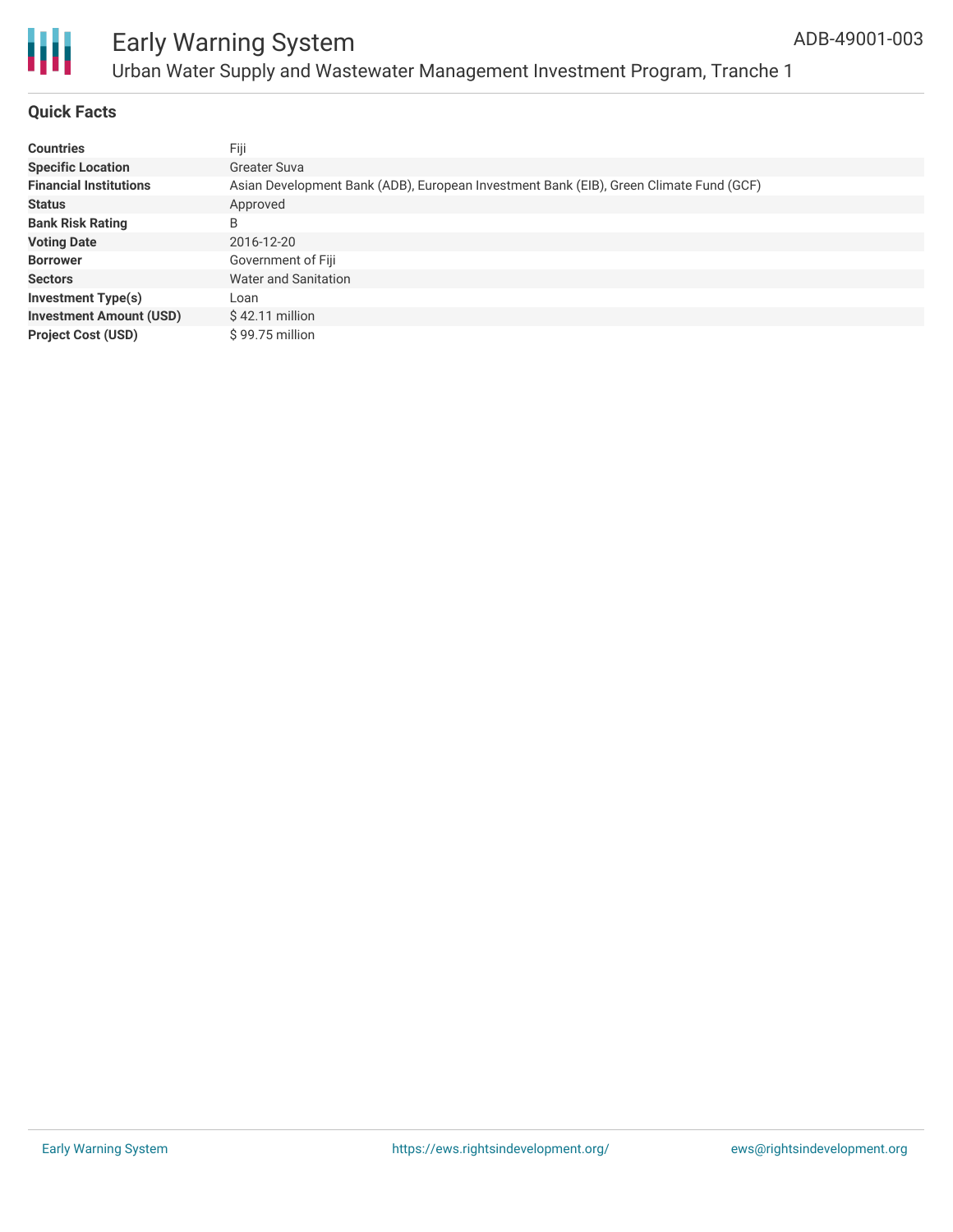

# **Project Description**

The impact of the proposed investment program will ensure future growth in the greater Suva area (GSA) is sustainable and will improve public health. The outcome will be improved access to sustainable water supply and sewerage services in the GSA. The investment program has three outputs:

Output 1: Supply and access to safe water in the GSA improved. The investment will expand water supply by 40,000 m3 per day by constructing a new supply intake on the Rewa river with associated water treatment plant, pumping station, reservoir, and transmission main to connect to the existing system. Reliable and sustainable long term operations and maintenance practices will be enhanced through a DBO contracting arrangement. A catchment management plan will be developed to safeguard the water source and ensure long term sustainability. NRW reduction will be achieved by improving leak detection and repairs; replacing meters; and establishing district metering areas and pressure management systems. WAF will supply 200 liters per capital per day to 315,947 persons by 2023, ensuring continuous supply to 98% of the GSA population. The climate change component of Output 1 will include adaptation measures for building the new Rewa river scheme specifically moving the facility from 29 km to 49 km from the river mouth to avoid future climate change impacts embodied in projected rising sea levels and potential migration of the salt water wedge up the river.

Output 2: Wastewater treatment and management capacity in the GSA increased. The wastewater network will be rehabilitated and expanded by: (i) upgrading 31 existing wastewater pumping stations; (ii) upgrading about 18 km of wastewater trunk mains to increase carrying capacity; (iii) relining 13 km of wastewater trunk mains; and (iv) extending the wastewater network to service an additional 15% of households (approximately 4,500 existing lots in backlog areas) currently using on site septic tanks. Additionally, the WWT capacity at Kinoya will be expanded by 164% to cover approximately 277,000 person equivalent to treat wastewater from current and future households. By improving the network and expanding the WWT capacity, WAF will ensure that 60% of households in GSA will have access to a reticulated sewage collection system by 2023. The remaining households with individual septic units will be catered by a fecal sludge management system.

Output 3: WAF management and sustainable service delivery capacity improved. Program management and capacity development support will be provided to: (i) support WAF in the implementation of water demand management, NRW reduction and the national liquid trade waste management programs; (ii) support the Department of Environment (DOE) developing the environmental regulatory framework for treated municipal wastewater discharge, sludge treatment and disposal practices and standards, and associated monitoring and enforcement; (iii) complete the corporatization of WAF; (iv) formulate water safety plans to protect the quantity and quality of water at all source intakes; (v) improve financial management; (vi) promote gender equity; and (vii) study alternatives to reduce the long term energy consumption of the existing urban WWT system.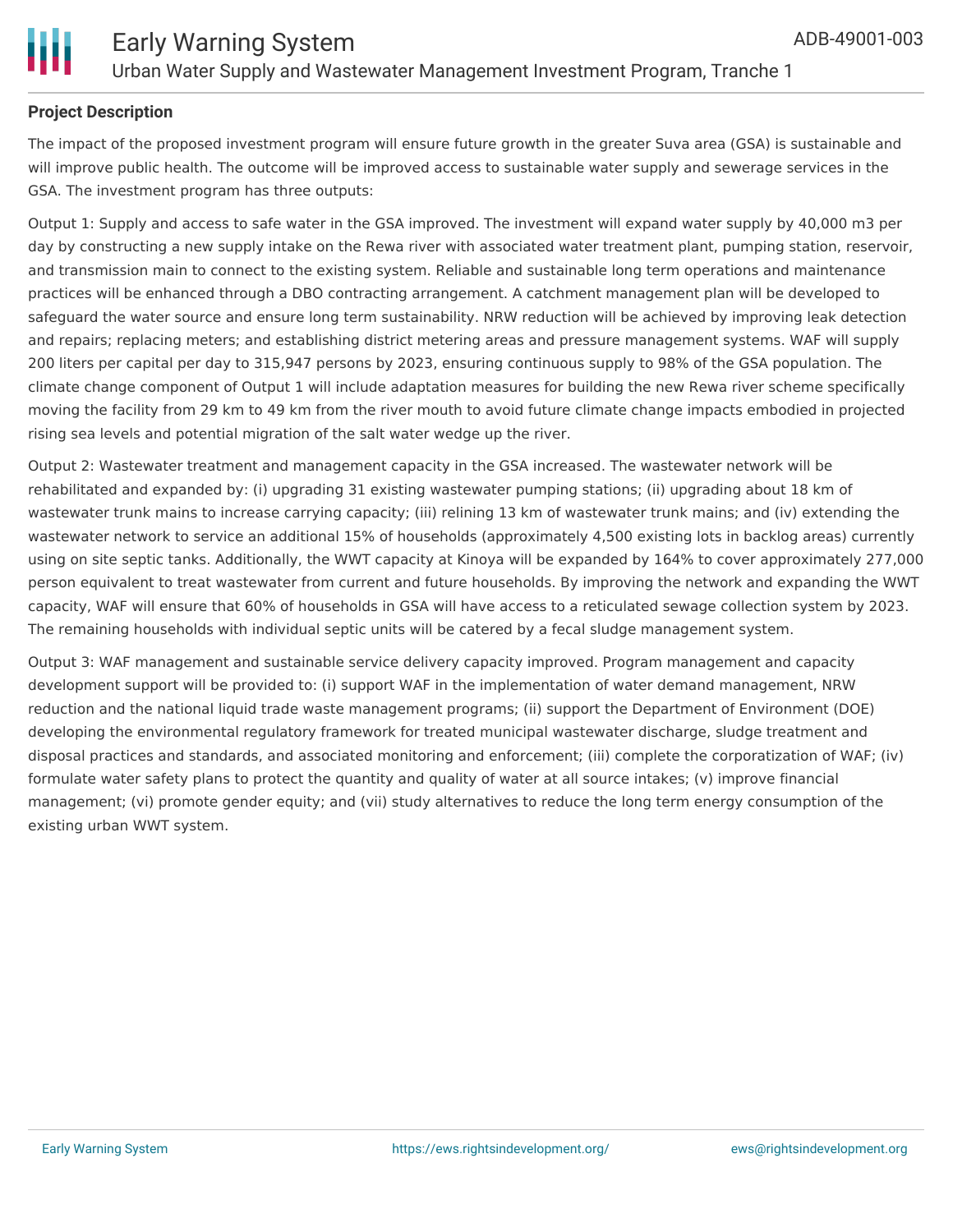

#### **Investment Description**

- Asian Development Bank (ADB)
- European Investment Bank (EIB)
- Green Climate Fund (GCF)

Grant from Green Climate Fund: US\$ 31.04 million Loan from European Investment Bank: US\$ 26.60 million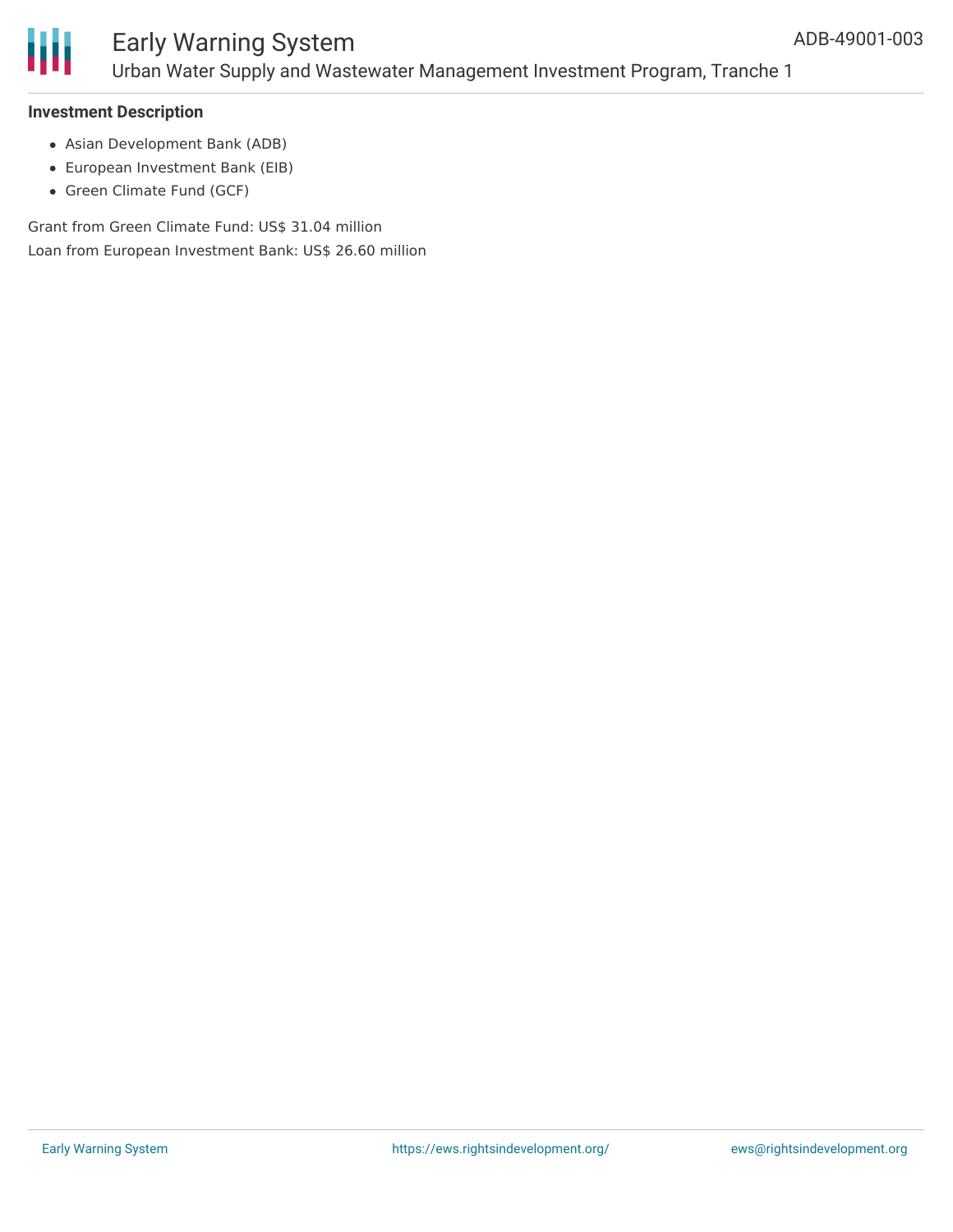

# **Contact Information**

#### ACCOUNTABILITY MECHANISM OF ADB

The Accountability Mechanism is an independent complaint mechanism and fact-finding body for people who believe they are likely to be, or have been, adversely affected by an Asian Development Bank-financed project. If you submit a complaint to the Accountability Mechanism, they may investigate to assess whether the Asian Development Bank is following its own policies and procedures for preventing harm to people or the environment. You can learn more about the Accountability Mechanism and how to file a complaint at: http://www.adb.org/site/accountability-mechanism/main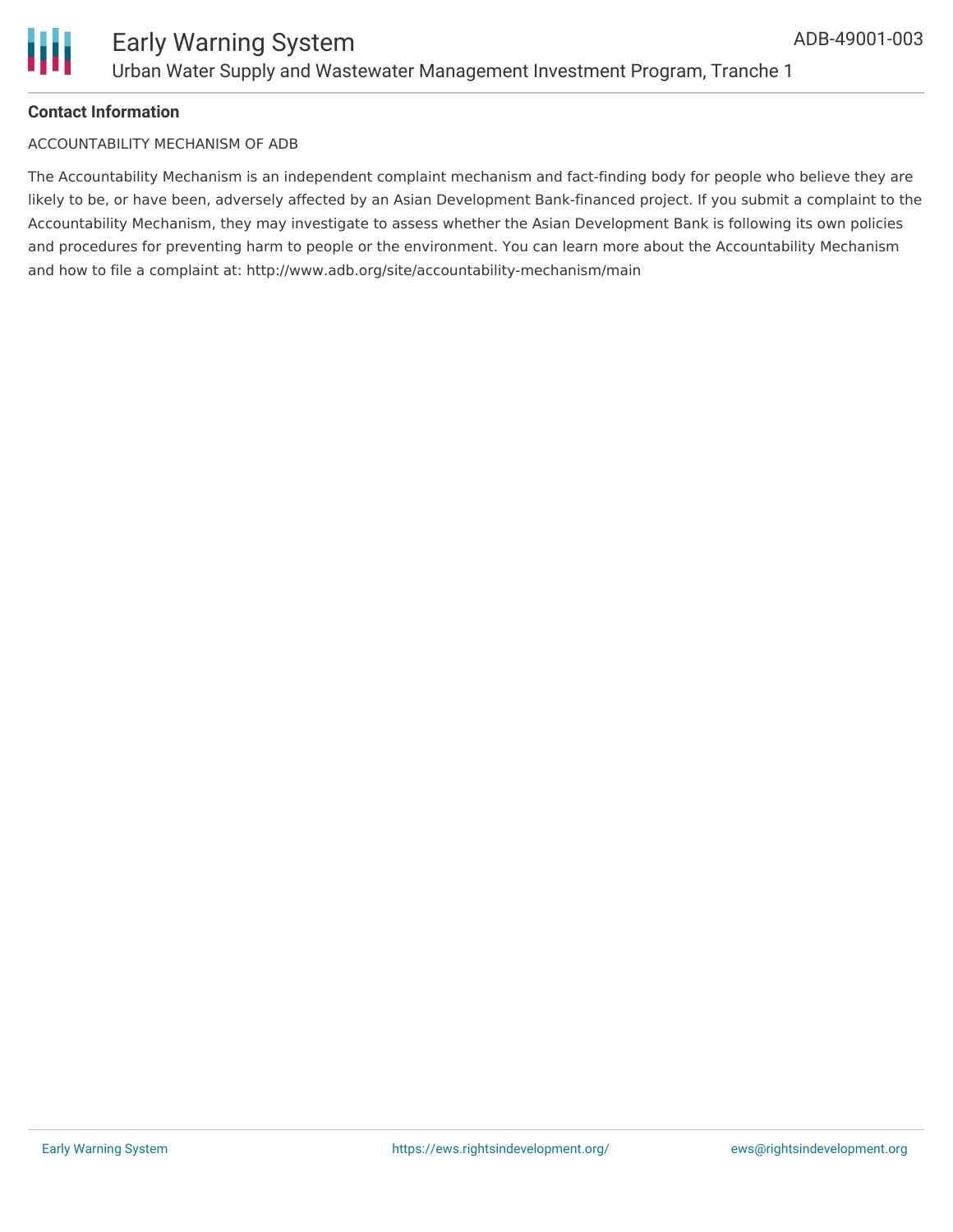

# Early Warning System Urban Water Supply and Wastewater Management Investment Program, Tranche 1

### **Bank Documents**

Project [Disclosure](https://www.adb.org/printpdf/projects/49001-003/main) PDF